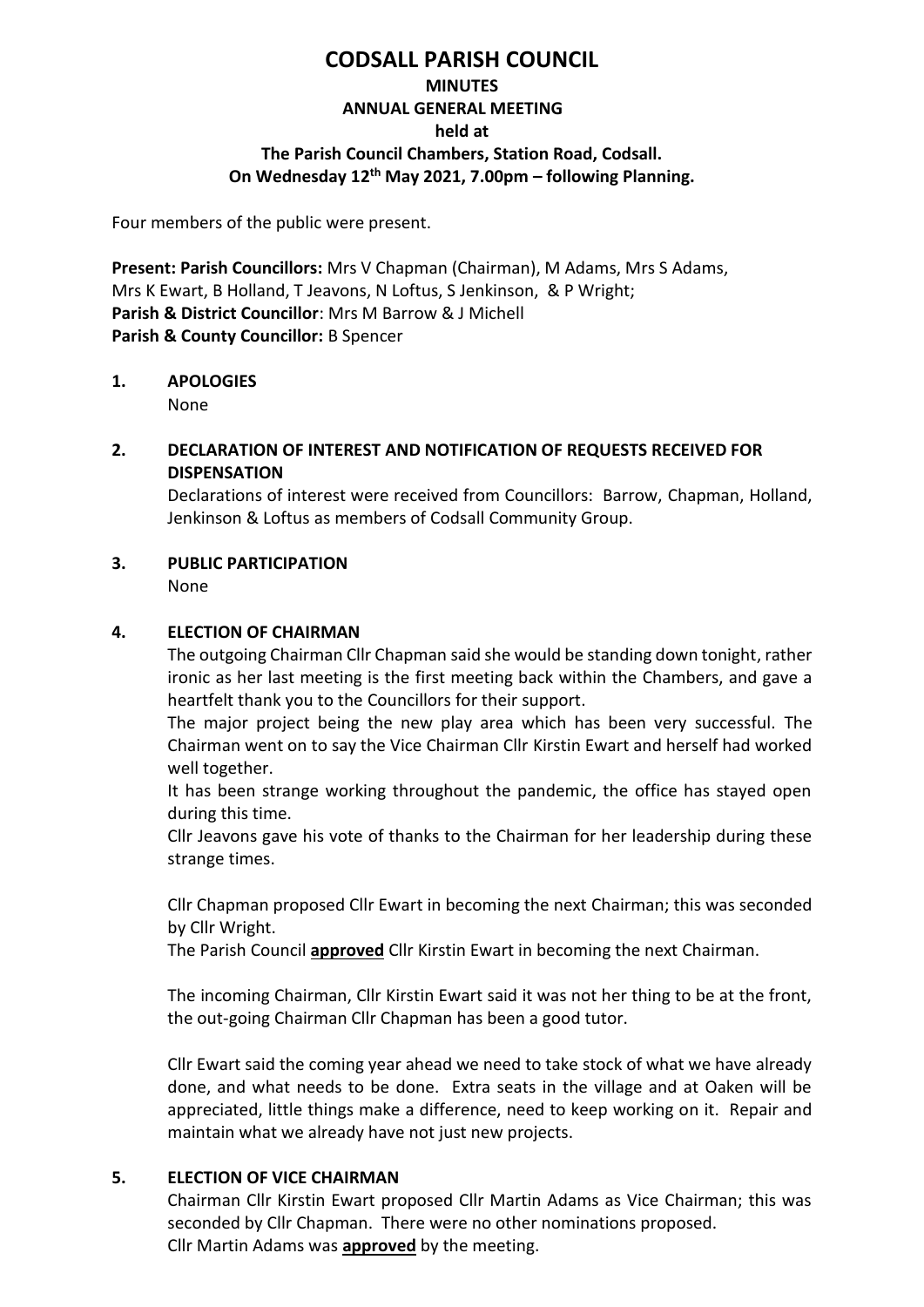### **6. APPOINTMENT OF COMMITTEES**

#### **a. Finance Committee**

**Resolved** that Cllrs Chapman, Holland, Jeavons, S Adams, M Adams and Barrow would stand on the committee.

**b.Personnel Committee**

**Resolved** that all Cllrs stand on the committee.

**c. Village Hall Management Committee Representative**

**Resolved** that Cllrs, Chapman and Barrow would stand on the committee.

#### **d.Open Spaces**

**Resolved** that Cllrs, Jenkinson, Barrow, Jeavons, Ewart and Hillback would stand on the committee.

#### **e.Business Plan Committee**

**Resolved** that Cllrs Holland, Chapman, Jeavons, C Macey, S Adams and M Adams would stand on the committee.

- **f. Any other proposed Committee** Allotments
- **7. NOMINATIONS AND APPROVAL for Signatories to Bank and other accounts Resolved** Cllrs Barrow & Jeavons to remain on the mandate and Cllrs Chapman and Cllr Michell to be added.

### **8. MINUTES**

**Resolved** that the Minutes of the Meeting held on 28<sup>th</sup> April 2021 be approved and signed as a true record.

#### **9. POLICE REPORT**

Quarterly Crime figures for Codsall and Bilbrook – January to March 2021 & Police Report.

The report highlighted that catalytical convertors being stolen an unmarked patrol car is patrolling the village. Anti-social behaviour, only 20 of the total are caused by youngsters.

There has been fighting around the Bull pub. Councillors felt that the Licensing Officer should make some investigations this should be deferred to one of the District Council representatives.

Councillor Jenkinson thought it was just down to people being exuberant after lockdown, security was put on the door following the incident.

**Resolved** for the Clerk to send a letter to the Head of Licensing Mike Pearce.

#### **10. URGENT CORRESPONDENCE AND DISCUSSION TOPICS**

**10.1 Annual Review of Standing Orders** - adoption of the circulated was received and considered for approval. It was suggested that a formal calendar of meetings and committees to be included in the Standing Orders.

**Resolved approval** that the Finance Committee meet every three months, Open Spaces every six weeks, Business Plan every three months and the Personnel Committee twice a year.

**10.2 Annual Review of Financial Regulations & Risk Assessment -** approval & adoption of the attached Financial Regulations and Risk Assessment was considered. **Resolved approval.**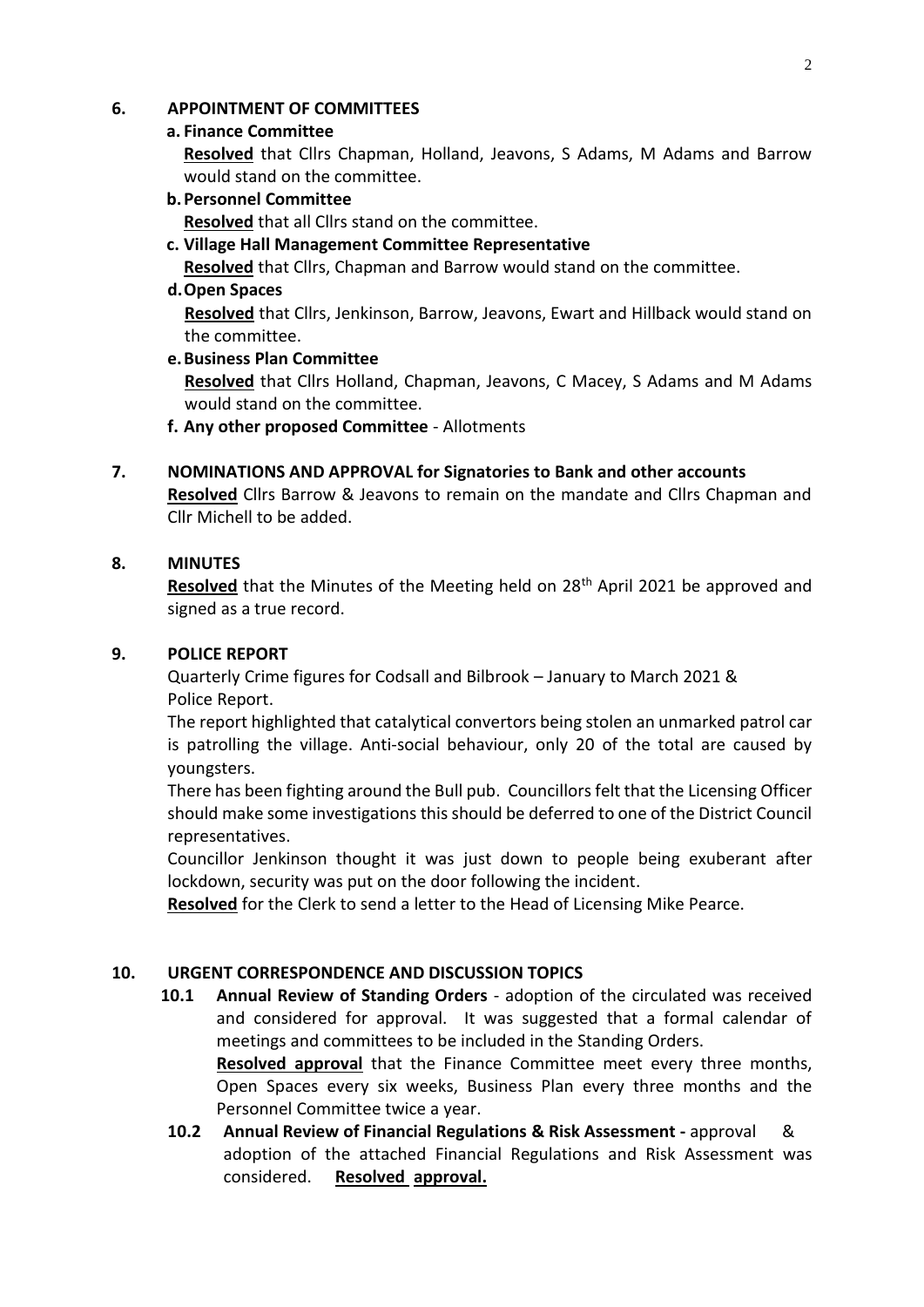#### **10.3 Open Spaces –**

#### **10.3.1 Wheel Field -**

**i.** Cllr Chapman suggested that the replacement of the wheel adventure play structure to be English Oak something that will be longer lasting.

 Cllr Chapman went on to say that the Wheel Field is the jewel of the crown, a fantastic asset.

Councillor Barrow felt that with the amount of children that go there it needs to be rustic, not to make it a monument.

**Resolved** a replacement structure to be discussed at an Open Spaces Meeting.

*[Cllrs : Barrow, Holland, Jenkinson, Chapman & Loftus left the meeting]*

**ii.** Codsall Summer Show - an email dated 15<sup>th</sup> April 2021 from Codsall Community Group seeking permission for use of the Wheel Field to hold the Summer show on Sunday 12<sup>th</sup> September 2021 was considered. Cllr Michell proposed for Codsall Summer Show use of the Wheel Field, seconded by Cllr Spencer.

**Resolved** the Council were unanimous allowing permission for the Summer Show to have use of the Wheel Field to hold the Summer Show on Sunday 12<sup>th</sup> September.

*[Cllrs : Barrow, Holland, Jenkinson, Chapman & Loftus re-joined the meeting]*

**10**.**3.2 Village Hall Playground –** a resident's correspondence was **received and noted**.

Cllr Jenkinson advised that the Playground is a brilliant success and well used by all ages, unfortunately we cannot keep everyone happy. Two new benches and a bin are to be installed shortly.

**10**.**3.3 Watery Lane Leisure Gardens -** clause 9 of the Tenancy agreement "Not without previous consent in writing of the Council to plant any trees or fruit bushes or any crops which require more than twelve months to mature was considered. Cllr Ewart advised the meeting that people seem to be at loggerheads One plot has a lot of trees and grass, we need to come to a compromise, all of us.

Cllr Ewart went on to say that we need to look at the plot inspections, the Parish Council and the allotments work closer together and we will back up on ones that are not maintained

The Parish Council need to meet with the Allotments Association representative and go through the tenancy agreement, we need to build bridges.

Cllr Spencer said when we exercise our common sense of communication

Watery Lane Allotments Association Committee – meeting of minds Mindful of what we can trust, mediation, not all members on the committee.

Cllr Jenkinson we do not get much feedback, it has been about four years since he has met with the Allotments Association we should meet within the Parish Chambers around twice a year.

The way we communicate is a important.

Some Councillors felt that we only write for valid reasons and that they are enforced in order for the site to be managed well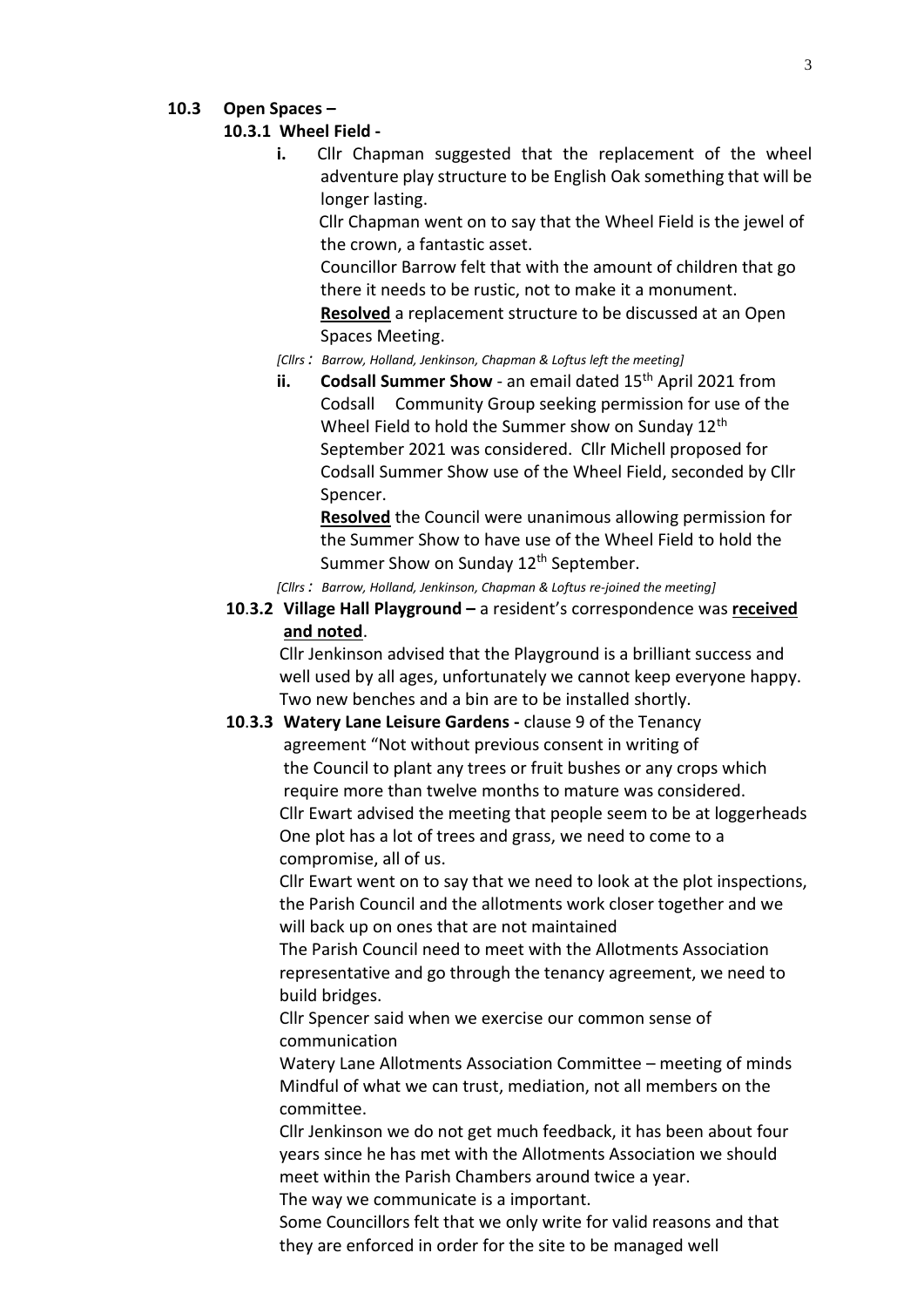Cllr Ewart suggested that we need a formal committee, and to consider who should be on it and then we need to write to all allotment holders

Cllr Barrow thought that we could put a community orchard possibly at the front side of the allotment site, more trees would be planted that being asked to be removed from individual plots.

Cllr Michell said we need to contact allotment holders, it is not for our benefit to keep allotments in order but for future plotholders. Cllr Jenkinson said we do need to form a relationship with the Allotment Association Committee.

Cllr Holland proposed that the Parish Council Chairman, Vice Chairman, and Chairman of the Open Spaces Committee, form a committee with 10 Allotment Association Members and 10 nonmembers meet. Discussion regarding the trees on plots to held in abeyance until the Committee has met, plotholders who had been written to regarding tree(s) on their plot to be written to, to advise them that the decision regarding the trees has been put in abeyance. **Resolved** the Council were unanimous in Cllr Hollands proposal.

- **10.4 "The Den"** Cllr Chapman updated the meeting advising that the Police was regularly patrolling the site and have spoken with some of the youths. Cllr Chapman also advised that this will be brought up at the Safer Neighbourhood Panel.
- **10.5 Open Spaces Improvement Scheme –** an email from SSDC dated 15th April 2021 was **received and noted.**
- **10.6 Dead Trees in Village Centre** a resident's email dated 19th April 2021 seeking the Parish Councils help in the removal of 10 dead trees in the village centre on land maintained by Staffordshire County Council was considered. 3 spaces are in the parade, 1 empty space by Love & Liquor. **Resolved** Cllr Spencer to seek permission from Staffordshire County Council to plant 5 new trees.
- **10.6 Covid Marshalls**  correspondence was **received and noted**.
- **10.7 SLCC – Annual membership renewal –** renewal of annual membership at a cost of £234.00 (£225.00) was considered. A vote was taken for renewal; 11 for; 1 against. **Resolved approval** renewal of membership.
- **10.8 Reopening High Streets Safely/Welcome Back Funding –** details of SSDC initiative for Parish bids for high street funding was considered. The Clerk would speck with SSDC for more information. **Resolved** to defer to the next meeting of the Council.

# **11. ACCOUNTS**

- **11.1 Resolved** that a report on Council Finances for year to 31<sup>st</sup> March 2021 and 30th April 2021 be approved.
- **11.2** Resolved that the schedule of payments to 14<sup>th</sup> April 2021 and 8<sup>th</sup> May 2021 was received.
- **11.3** Confirmation by the Chairman of the authorisation of the Clerks time sheet. **Matter of report.**